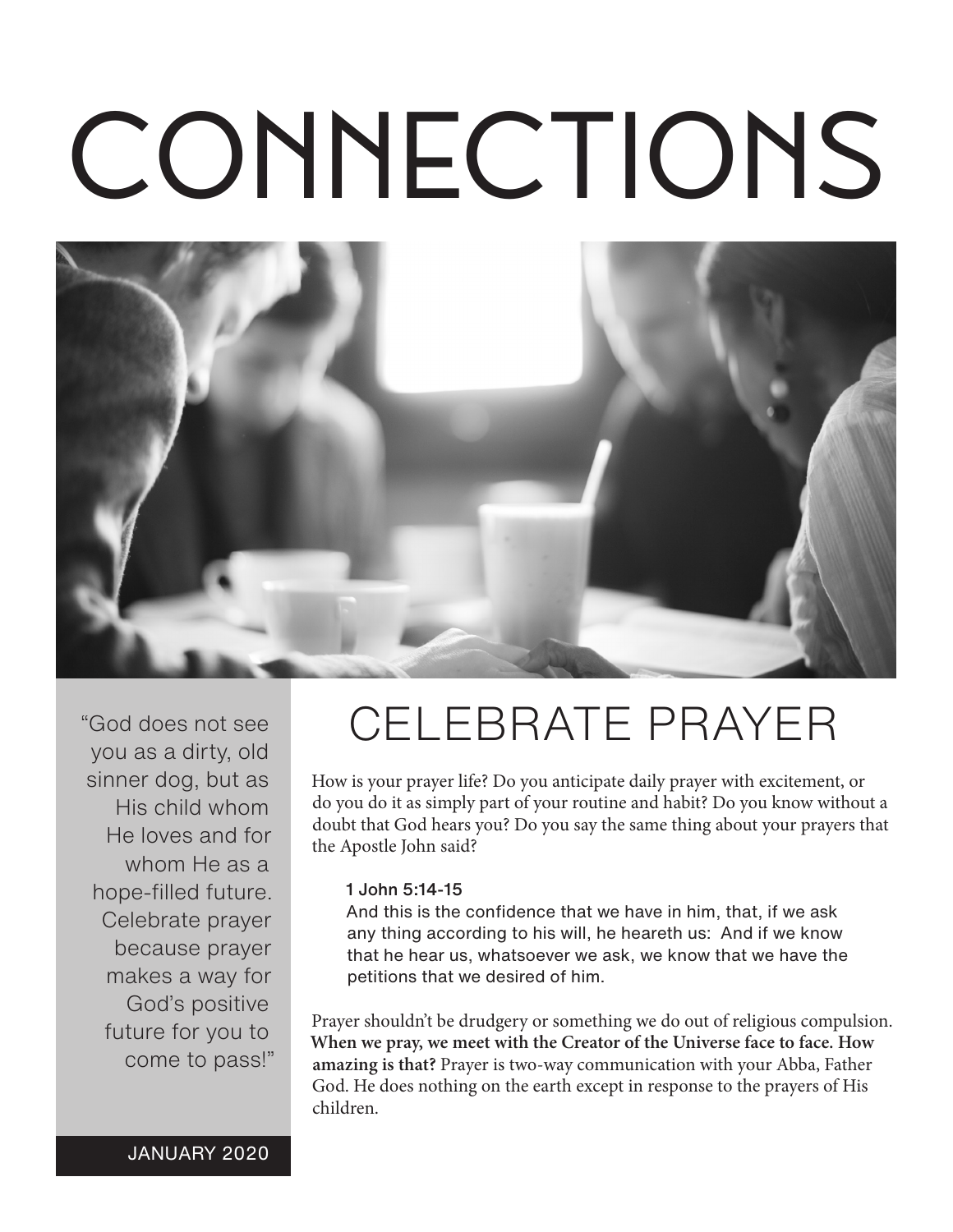When we pray according to God's Word and His will, we open the door for God to have His way in our lives, the lives of those for whom we pray, and in the life of our nation. What a wonderful privilege we have as those who pray! Partner, I encourage you not merely to facilitate daily prayer in your life, but to celebrate it!

*Jeremiah 29:11* divulges God's expectations for you, me, and all of His children. It reads,*"For I know the thoughts that I think toward you, saith the LORD, thoughts of peace, and not of evil, to give you an expected end."* The word *peace* in *Jeremiah 29:11* is *shalom* in Hebrew. It means *wholeness, safety, wellness, happiness, favor, friendship,* and *prosperity.* 

God does not see you as a dirty old sinner dog, but as His child whom He loves and for whom He as a hopefilled future. Celebrate prayer because prayer makes a way for God's positive future for you to come to pass!

Partner, if you are facing financial challenges, you don't have to beg God to meet your needs. God responds to faith, not weeping, wailing, and complaining. However, there are times when you will need to remain persistent in your faith and prayer; Jesus addressed this issue in the Gospel of Luke, just after He taught His disciples to pray.

#### Luke 11:5-13

And he said unto them, Which of you shall have a friend, and shall go unto him at midnight, and say unto him, Friend, lend me three loaves; For a friend of mine in his journey is come to me, and I have nothing to set before him? And he from within shall answer and say, Trouble me not: the door is now shut, and my children are with me in bed; I cannot rise and give thee. I say unto you, Though he will not rise and give him, because he is his friend, yet because of his importunity he will rise and give him as many as he needeth.

And I say unto you, Ask, and it shall be given you; seek, and ye shall find; knock, and it shall be opened unto you. For every one that asketh receiveth; and he that seeketh findeth; and to him that knocketh it shall be opened. If a son shall ask bread of any of you that is a father, will he give him a stone? or if he ask a fish, will he for a fish give him a serpent? Or if he shall ask an egg, will he offer him a scorpion? If ye then, being evil, know how to give good gifts unto your children: how much more shall your heavenly Father give the Holy Spirit to them that ask him?

Do these verses imply that God is slow to hear and respond? No! The lesson Jesus was teaching in *Luke chapter 11* was that even an imperfect, tired, grumpy man will give to his friend who continues asking for help. How much more should we expect to receive from the Father whatever we ask of Him? After all, God is not imperfect like that man; He's perfect. God is never weary or tired, and although God can be angered by sin, He is never grumpy towards those who are His own.

The word *importunity* in *Luke 11:8* means shameless. In other words, the person in need who knocked on his friend's door wasn't ashamed to ask for what he needed until he got it. He wasn't afraid to wake his buddy up at midnight. He wasn't timid or shy, as some Christians seem to be when they approach God. The man in Jesus' example was bold to ask for what he needed, and we should be too.

I know that my granddaughters understand this concept because they employ it on me! When they see me, they are not timid, afraid, or shy about asking me for money! They know I have it, and they know that I want to bless them! When my granddaughters ask for money, I don't give them pocket change, or a one or a five; I give

#### 2 • JANUARY 2020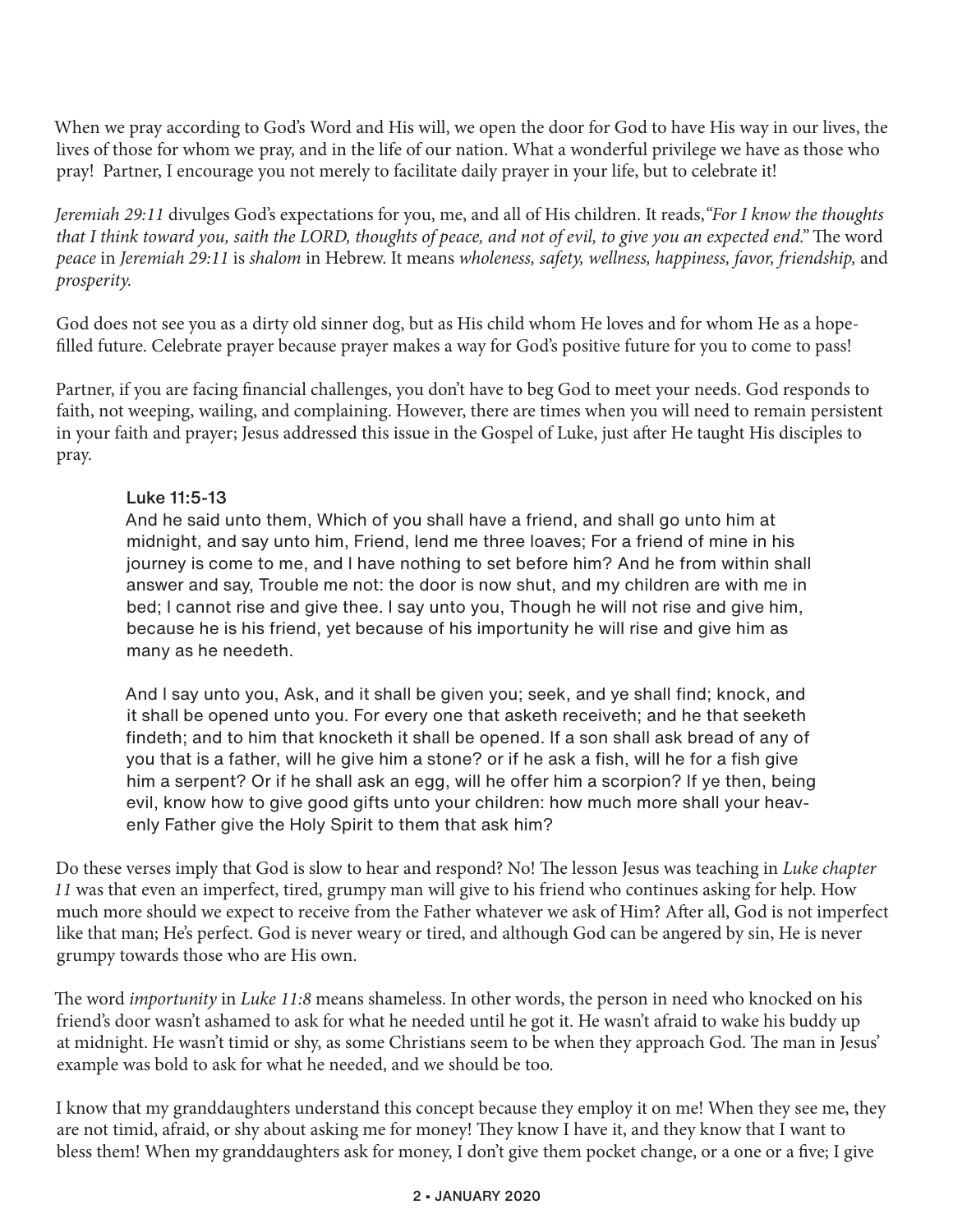them a bigger denomination bill! If I am that generous towards my grandchildren, imagine how generous God is towards you! **Jesus' illustration enforced the principle of God's generosity. God is much more extravagant towards us than we could ever be towards anyone! Celebrate God's generosity!**

If you want to strengthen your faith, celebrate every prayer victory–including those that are recorded in Scripture. Let's consider just a few of the answered prayers in Scripture and celebrate them today!

### Genesis 20:17

So Abraham prayed unto God: and God healed Abimelech, and his wife, and his maidservants; and they bare children.

Abraham prayed to God to heal Abimelech, a pagan king, and God healed him! This is the first mention of healing in the Bible. **God has always been the Healer, and He always will be the Healer. If you need healing, celebrate today!**

#### Numbers 11:2

And the people cried unto Moses; and when Moses prayed unto the LORD, the fire was quenched.

God sent fire that consumed people around the edges of the camp. It would have spread and consumed more had Moses not asked God to relent in His judgment. What did they do wrong? They grumbled and complained; they weren't thankful for what God had done and didn't trust God to take care of them moving forward. If you know someone who has walked away from God, pray for them. Ask God to send laborers across their path and celebrate knowing that God's mercy will reach them!

# 1 Samuel 1:27

For this child I prayed; and the LORD hath given me my petition which I asked of him.

Hannah desperately wanted a child. She prayed so fervently that Eli, the priest, assumed she was drunk. However, Hannah didn't let his comments stop her. She told him that she had not consumed any alcohol, but she was pouring out her soul before the Lord because she wanted a child. (*See 1 Samuel 1:15.*) Then the priest told her that God heard and would answer. She celebrated the answer before she had it. She went her way and did eat, and her countenance was no more sad. (*See 1 Samuel 1:18.*) Within a year, she had her son, Samuel.

# 2 Kings 6:17

And Elisha prayed, and said, LORD, I pray thee, open his eyes, that he may see. And the LORD opened the eyes of the young man; and he saw: and, behold, the mountain was full of horses and chariots of fire round about Elisha.

Elisha prayed that his servant's eyes would be opened to see the protection they had in the spiritual realm. Elisha's prayer was much like the one Paul prayed for the church in Ephesus–that the eyes of their understanding would be open so they could see what God has done for them in Christ Jesus.

#### Ephesians 1:16-20

Cease not to give thanks for you, making mention of you in my prayers; That the God of our Lord Jesus Christ, the Father of glory, may give unto you the spirit of wisdom and revelation in the knowledge of him: The eyes of your understanding being enlightened; that ye may know what is the hope of his calling, and what the riches of the glory